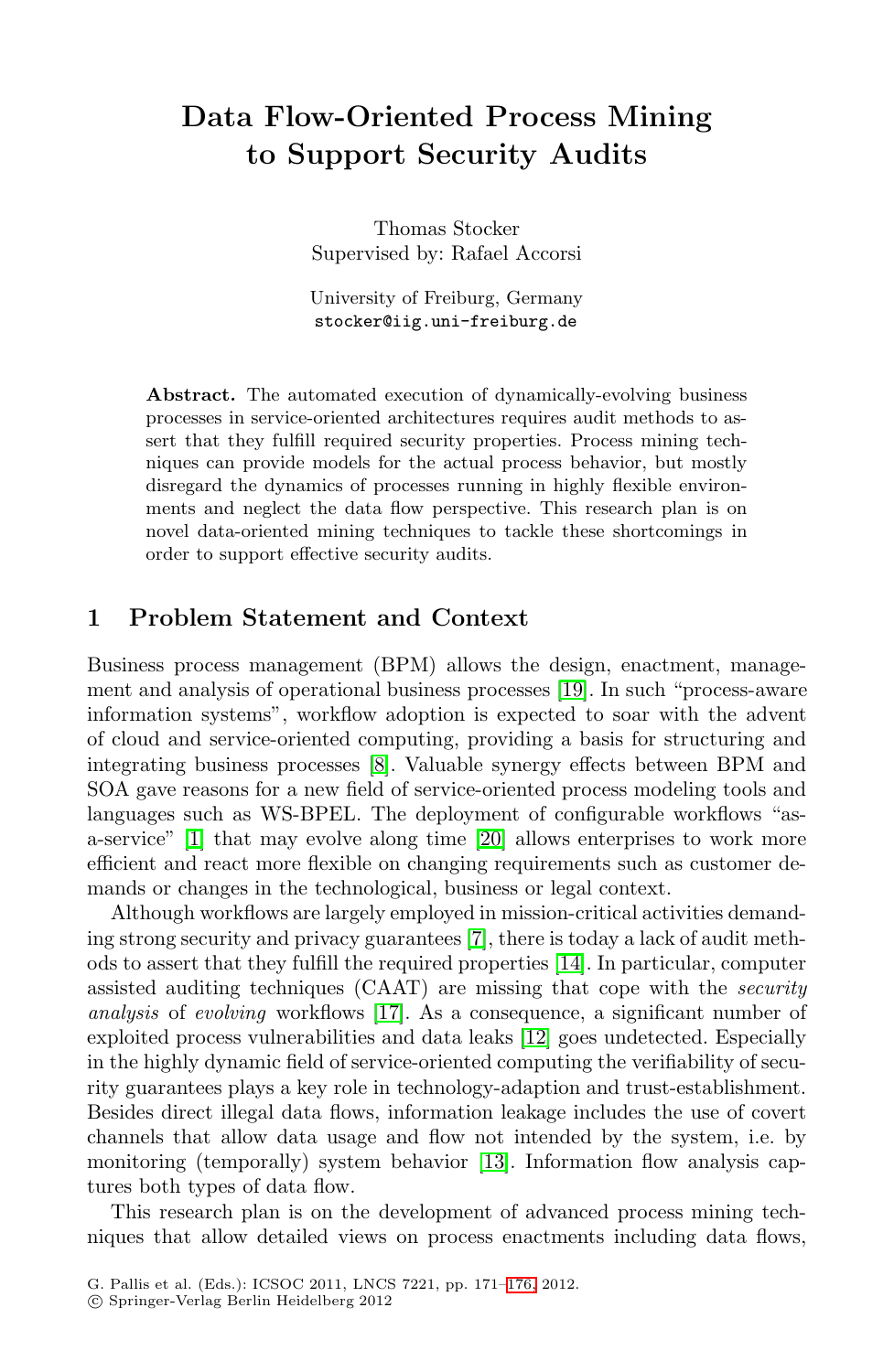### 172 T. Stocker

thereby providing a basis for efficient se[curi](#page-4-5)[ty](#page-4-6) [ana](#page-4-7)lysis with regard to information flow policies. Process mining is a method of distilling a structured process from a set of real executions [18]. The usual target meta-model for reconstruction is (some dialect of) Petri net, which provides an expressive formalism to capture the control flow and data flow of business processes [6]. Traditionally, workflow mining extracts a single, representative model that consolidates all the different executions happening in the log file. Recently, trace clustering techniques have been proposed as a preprocessing step for workflow mining [10,15,11]. The idea is to group traces according to different characteristics and, subsequently, apply workflow mining to a particular set of clusters.

The considered problem statement is twofold and follows directly from the identified shortcomings exhibited by current trace clustering and process mining approaches:

#### <span id="page-1-0"></span>1. **Recovered processes neglect the history of changes.**

Traces are mostly grouped according to their structural similarity, thereby neglecting the time aspect. In doing so, auditors cannot test for particular timeframes. Although trace clustering allows for the selective reconstruction of traces, it fails to mine the complete "history" (i.e. *evolution provenance*) of a business processes, identifying their diverse "tenancies" and how they differ one from the other.

## 2. **Process mining does not consider data flows.**

Target meta-models for reconstruction typically consider the control flow of processes (i.e. the relation and sequence of process activities) and do not include data flows. As a result, reconstructed process models are not appropriate to serve as input for an information flow analysis. Security analysis is limited to control flow properties and cannot check data flow oriented properties.

## **2 Proposed Solution and Research Challenges**

A first step on the way from process logs to meaningful security audits is the **development of time-based clustering algorithms** that are able to view the history of process structure changes during time. Reliable indicators for structural changes of processes have to be identified o[n](#page-4-8) the basis of process logs. The challenge here is that typically not every possible execution path of a workflow occurs with the same probability. In case of deviations from"typical" workflow behavior it is hard if not impossible to distinguish rare execution variants (traces) from traces related to a changed version of the workflow.

The essential part of this research plan is to **develop novel process mining techniques that incorporate data flow** aspects provided by process logs. This requires an analysis on which information can be extracted and which kind of meta-model is appropriate to describe data flows. In case of InDico [3] the metamodel is explicitly given and can be constructed by annotating reconstructed Petri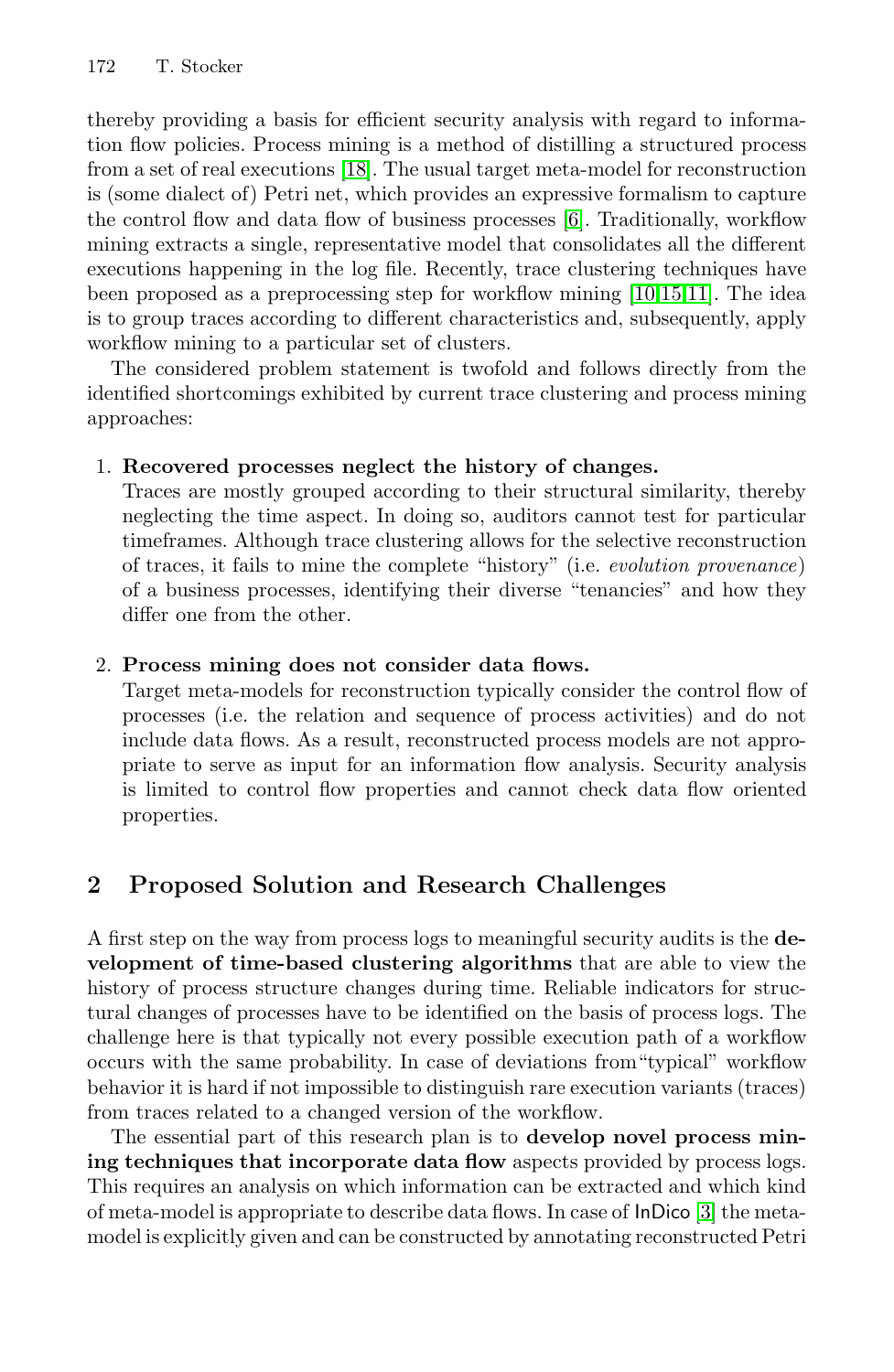nets with data flow properties. Here the question is, if existing mining approaches can be extended to provide this functionality or if a complete redesign is required. On the other hand there may be other meta-models allowing different kinds of analysis. Which types of additional analysis techniques can be put on top of the proposed solution is another question picked up by this research plan.

Relying on process mining, the most relevant problem of this approach of finding a compromise between under- and overfitting a process log applies also for this research. A model is called to underfit a process log, if it allows too much behavior which is not reflected by the log. Algorithms showing this behavior have a tendency to over-generalize. Overfitting a log means to stay at a too specific level without any generalization. Such models typically establish sequential paths for each distinct trace and are merely another representation of the log.

### **2.1 Expected Impact**

By introducing a novel trace clustering method, this research contributes to the fields *business provenance* that captures the lineage of business artifacts, including workflows [9]. Here, approaches to capture workflow evolution are missing. The proposed clustering technique *and* the subsequent mining should close this gap. It also contributes to *audit red[uc](#page-4-9)tion* because the volume of audit records to facilitate manual review can be reduced. Auditors are able to select which among the various mined workflow specifications are to be tested for compliance with security policies.

Advancing process mining techniques to provide additional information about data flows forms a basis for applying manifold analysis techniques. Thus, this research plan also contributes to *security audits and CAAT*.

As an example the proposed t[ech](#page-4-8)niques provide sufficient information for effective information flow analysis. Based upon InDico [2], the mined workflow specifications can be automatically tested for a multitude of security properties, including MAC-based, non-interference, and enterprise relevant properties, such as Chinese-wall and separation of duties. InDico aims to provide a well-founded, uniform approach and corresponding tool-support for the automated analysis of existing and/or mined workflow specifications for security properties. It defines a colored Petri net dialect, called IFnet, to model business process models and to formalize multi-level information flow properties [3].

Another possibility is to introduce a new form of analysis called contextualization. Combining the results of an information flow analysis showing covert channels, identified data flows can give evidence on their usage which enables much deeper checking of security requirements regarding information flow.

Allowing for a broader range of analysis techniques based on reconstructed process models, this research plan is an important contribution for the enhancement and automation of security audits in the BPM sector.

#### **2.2 Preliminary Results**

In order to find appropriate meta-models for efficient data- and information flow analysis, the starting point of this research was to analyze propagation graphs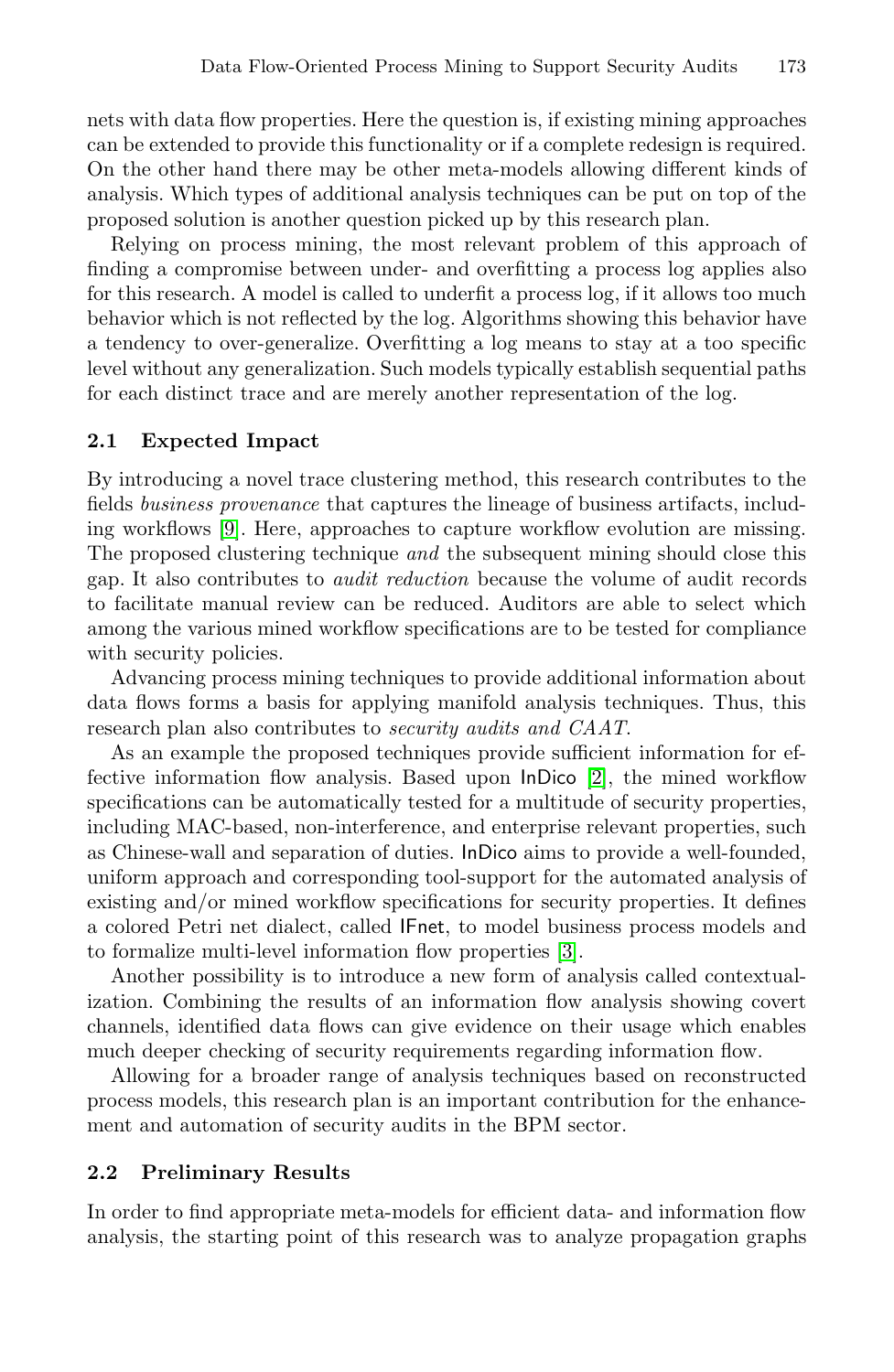#### 174 T. Stocker

capturing data flows within a process execution with extensional data flow properties, that de[note](#page-5-4) what - instead of how - relevant industrial requirements are to be achieved [5]. Providing a sufficient basis for data flow analysis, propagation graphs do not reflect the control flow of process executions. While this first result was important to learn about the requirements of forensic analysis of business processes, it showed that alternative meta-models are needed to facilitate information flow analysis requiring both data flow and control flow.

A preliminary solution for the time-based clustering approach was already developed and presented at the *Workflow Security Audit and Certification* workshop at the BPM'11 conference [16]. It uses distances of process activities in the sense of intermediate activities to determine cluster borders. As long as the structure of a process does not change these distances move in fixed intervals. Changing operations cause boundary variations for at least one activity pair. Sequentially processing traces according to their timestamp, the algorithm uses samples to determine the typical behavior in terms of boundaries for the minimum and maximum observed value of activity-pair distances. Typical workflow behavior is determined on the basis of a parameter *w* (windowsize), that specifies the minimum number of traces used as "training" data and also defines the minimum cluster size. Using this clustering technique allows auditors to reconstruct the process history, so that they can appreciate the different ways in which a process evolves over time.

The appropriateness of *conformance checking* (process mining techniques providing proofs for the adherence of logged process traces to specific execution constraints) for security in the [se](#page-1-0)nse of CAATs was evaluated within a case study that will be presented at the Enterprise Engineering track of the ACM SAC conference in 2012.

# **3 Research Plan**

The envisioned research is scheduled for a period of three years and divided into two packages picking up the aspects of section 2. Each package includes a phase where the applicability of the developed approaches is evaluated. Depending on the information about practical business process management and auditing that can be gained from expert interviews and cooperations with industry partners, evalu[ati](#page-4-10)on will be either based on real process data (process models and logs) or on synthetic data having realistic characteristics.

- 1. Time-Oriented Clustering
	- **–** Discovering suitable differentiation criteria within log files that support the detection of process changes
	- **–** Development of new clustering algorithms that show process evolutions
	- **–** Integration of developed algorithms in the security workflow analysis toolkit (SWAT) [4] developed at the University of Freiburg.
	- **–** Conducting case-studies to evaluate approaches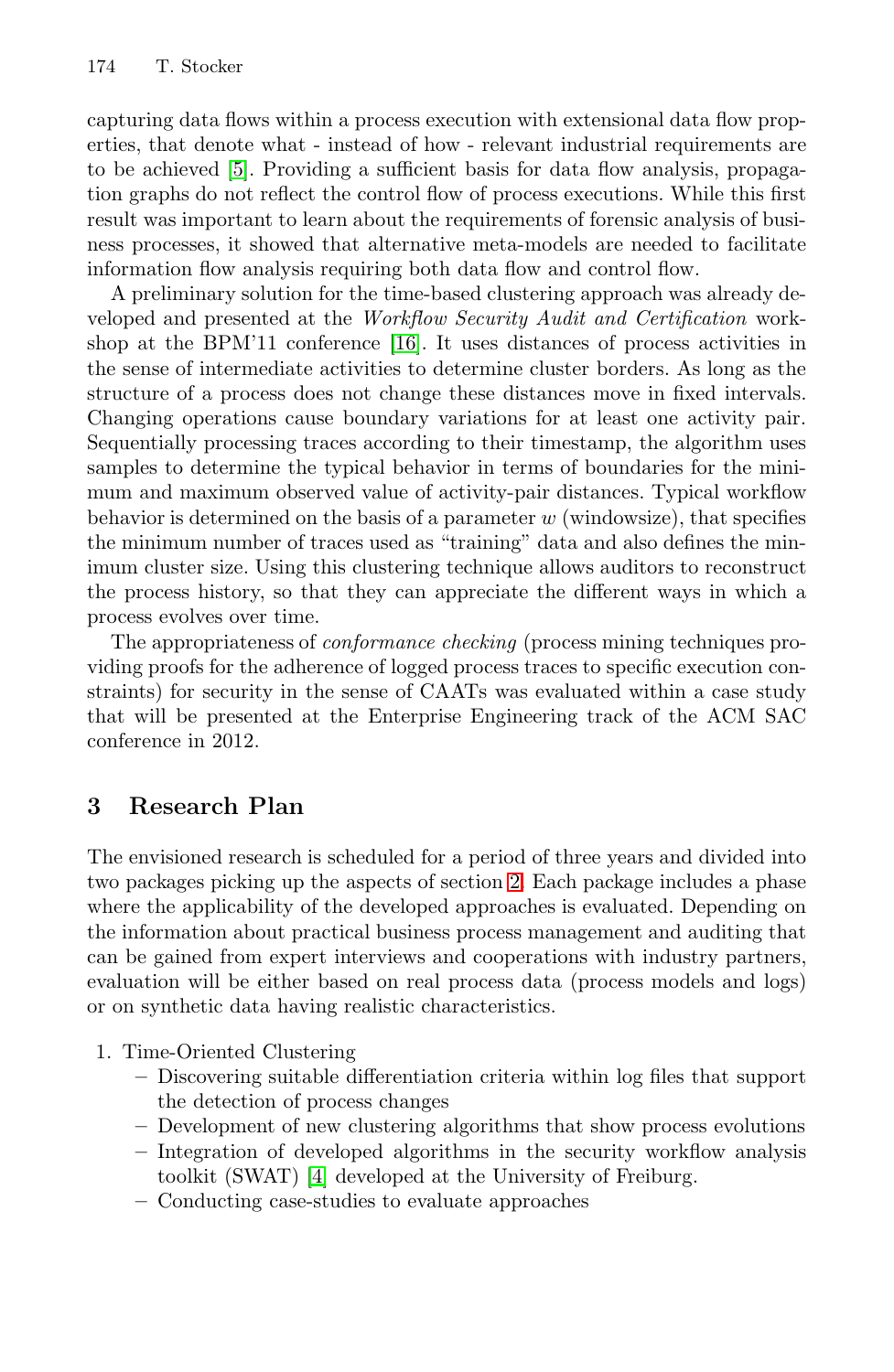- <span id="page-4-9"></span>2. Data Flow-Oriented Process Mining
	- **–** Identification of data flow properties within log files
	- **–** Reconstruction of IFnet-models
	- **–** Integration of developed algorithms in SWAT.
	- **–** Conducting case-studies to evaluate approaches

# <span id="page-4-8"></span>**References**

- <span id="page-4-10"></span>1. Accorsi, R.: Business process as a service: Chances for remote auditing. In: IEEE Computer Software and Applications Conference (2011)
- 2. Accorsi, R., Wonnemann, C.: Strong non-leak guarantees for workflow models. In: ACM Symposium on Applied Computing, pp. 308–314. ACM (2011)
- 3. Accorsi, R., Wonnemann, C.: InDico: Information Flow Analysis of Business Processes for Confidentiality Requirements. In: Cuellar, J., Lopez, J., Barthe, G., Pretschner, A. (eds.) STM 2010. LNCS, vol. 6710, pp. 194–209. Springer, Heidelberg (2011)
- <span id="page-4-1"></span><span id="page-4-0"></span>4. Accorsi, R., Wonnemann, C., Dochow, S.: SWAT: A security analysis toolkit for reliably process-aware information systems. In: Workshop on Security Aspects of Process-aware Information. IEEE
- 5. Accorsi, R., Wonnemann, C., Stocker, T.: Towards forensic data flow analysis of business process logs. In: Proceedings the IEEE Conference on Incident Management and Forensics. IEEE Computer Society (2011)
- 6. Adam, N., Atluri, V., Huang, W.: Modeling and analysis of workflows using petri nets. Intelligent Information Systems 10(2), 131–158 (1998)
- <span id="page-4-5"></span>7. Atluri, V., Warner, J.: Security for workflow systems. In: Handbook of Database Security, pp. 213–230 (2008)
- <span id="page-4-7"></span>8. Cummins, F.: BPM meets SOA. In: Handbook on Business Process Management 1. International Handbooks on Information Systems, pp. 461–479 (2010)
- <span id="page-4-3"></span>9. Curbera, F., Doganata, Y., Martens, A., Mukhi, N.K., Slominski, A.: Business Provenance – A Technology to Increase Traceability of End-to-End Operations. In: Meersman, R., Tari, Z. (eds.) OTM 2008, Part I. LNCS, vol. 5331, pp. 100–119. Springer, Heidelberg (2008)
- <span id="page-4-4"></span>10. de Medeiros, A.K.A., Guzzo, A., Greco, G., van der Aalst, W.M.P., Weijters, A.J.M.M., van Dongen, B.F., Saccà, D.: Process Mining Based on Clustering: A Quest for Precision. In: ter Hofstede, A.H.M., Benatallah, B., Paik, H.-Y. (eds.) BPM Workshops 2007. LNCS, vol. 4928, pp. 17–29. Springer, Heidelberg (2008)
- <span id="page-4-6"></span><span id="page-4-2"></span>11. Greco, G., Guzzo, A., Pontieri, L., Saccà, D.: Discovering expressive process models by clustering log traces. IEEE Transactions on Knowledge and Data Engineering 18(8), 1010–1027 (2006)
- 12. Lowis, L., Accorsi, R.: Finding vulnerabilities in SOA-based business processes. IEEE Transactions on Service Computing (2011) (to appear)
- 13. McHugh, J.: Handbook for the Computer Security Certification of Trusted Systems. Naval Research Laboratory (1995)
- 14. Sayana, A.: Using CAATs to support IS audit. Information Systems Control Journal, 1 (2003)
- 15. Song, M., Günther, C.W., van der Aalst, W.M.P.: Trace Clustering in Process Mining. In: Ardagna, D., Mecella, M., Yang, J. (eds.) BPM 2008 Workshops. LNBIP, vol. 17, pp. 109–120. Springer, Heidelberg (2009)